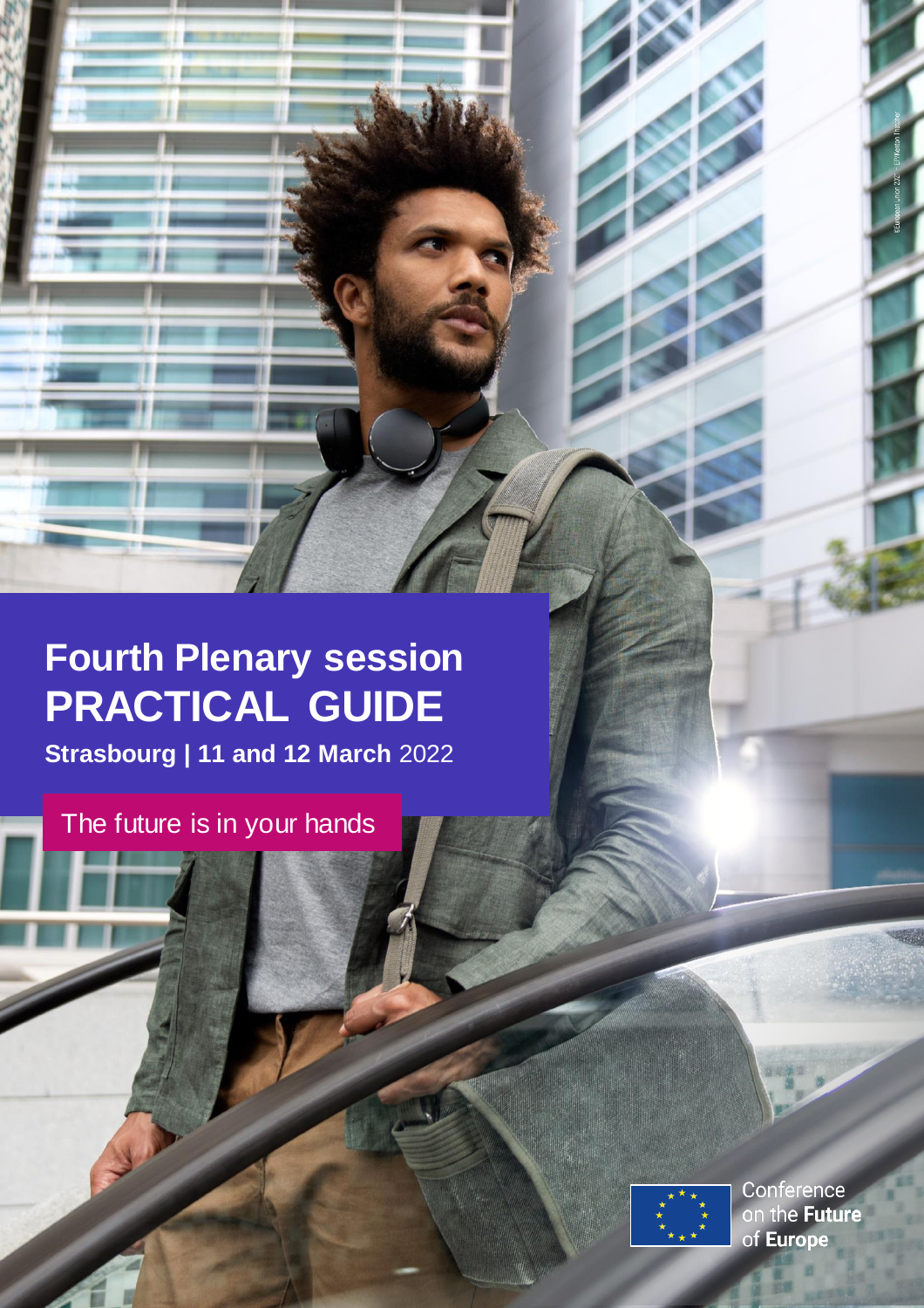# **CONTENTS**

| 1.  |  |
|-----|--|
| 2.  |  |
| 3.  |  |
| 4.  |  |
| 5.  |  |
| 6.  |  |
| 7.  |  |
| 8.  |  |
| 9.  |  |
| 10. |  |
| 11. |  |
| 12. |  |
| 13. |  |
| 14. |  |
|     |  |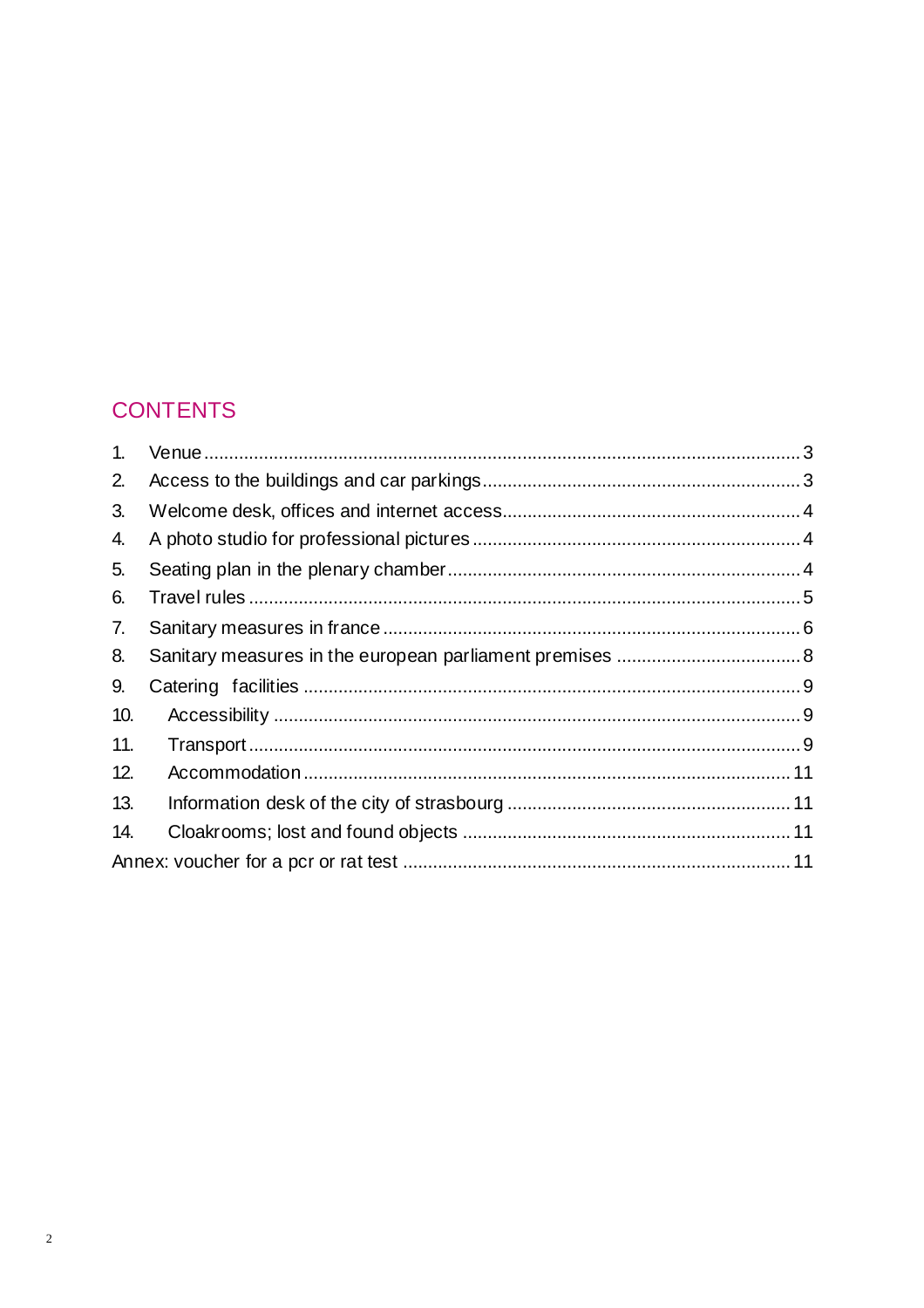## <span id="page-2-0"></span>1. VENUE

The Conference Plenary will meet on the premises of the European Parliament in Strasbourg.

The Chamber ('Hemicycle') for the Conference Plenary meeting is in the Louise WEISS building (marked with an H on the map).

## <span id="page-2-1"></span>2. ACCESS TO THE BUILDINGS AND CAR PARKINGS

Please enter the European Parliament premises by the Louise WEISS entrance (Allée du Printemps 67070 Strasbourg).

You can use the WEISS car parking (Allée du Printemps) for the entire duration of the plenary or the DE MADARIAGA car parking (Avenue du Président Robert Schuman) and then reach the WEISS entrance on foot (about 20 min walk).

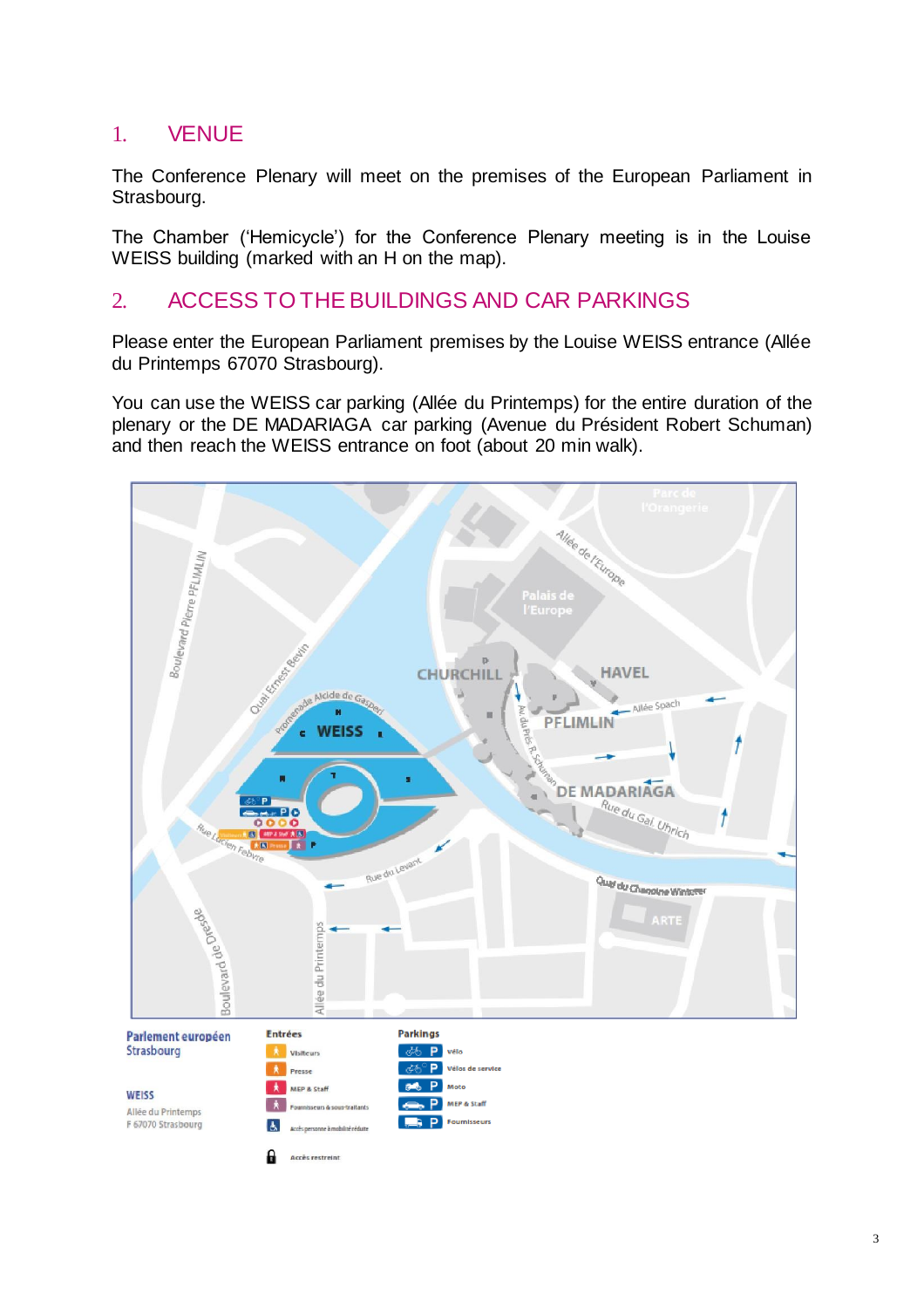## <span id="page-3-0"></span>3. WELCOME DESK, OFFICES AND INTERNET ACCESS

A **welcome desk** will be located at the **entrance 4 on the ground floor in the WEISS building**. Our colleagues will assist you to find your way, to receive documents, your identification card (a blue chip card to be used in Plenary) and your COFE access badge (a white badge with your photo on it - to be worn at all time and shown at the entrance of the Parliament) or for any additional questions you may have.

The welcome desk will be open on Thursday 10 March from 14.00 to 20.00, Friday 11 March from 08.00 to 20.00 and on Saturday 12 March from 08.00 to 16.00.

**Members who are already in possession of an identification card and a COFE access badge to enter the European Parliament (from previous Conference Plenaries), are kindly asked to bring them.**

**As of Friday 11 March 14.00, replacement blue identification cards will no longer be issued at the welcome desk, but should be requested from the ushers at the entrance to the plenary chamber.**

During the Conference Plenary, the European Parliament can provide **office space**  for Conference Members. Should you wish to request some office space, please send an email to commonsecreta[riat@futureu.europa.eu](mailto:commonsecretariat@futureu.europa.eu) by **Tuesday 8 March** at the latest.

**Internet** can be accessed via Wi-Fi hotspots: **Username: cofoe2022 / Password: CoFoE2022**

# <span id="page-3-1"></span>4. A PHOTO STUDIO FOR PROFESSIONAL PICTURES

A professional photographer will be at your disposal near the welcome desk, where you can have a professional photo taken for the Conference Plenary Vademecum.

## <span id="page-3-2"></span>5. SEATING PLAN IN THE PLENARY CHAMBER

The **representatives** of the European and National Citizens' Panels will sit together with the Members of their Citizens' panel in the Hemicycle.

**All other Members** of the Conference Plenary that registered to the Plenary within indicated deadline will be seated in alphabetical order.

A seating plan will be available at the entrances of the Plenary Chamber. Ushers will be at your disposal to assist, if needed.

All the Members of the Conference will be taking the floor from their seats.

Please do remember that the personal COFE-ID card (distributed at the Welcome Desk) is compulsory in order to be able to take the floor.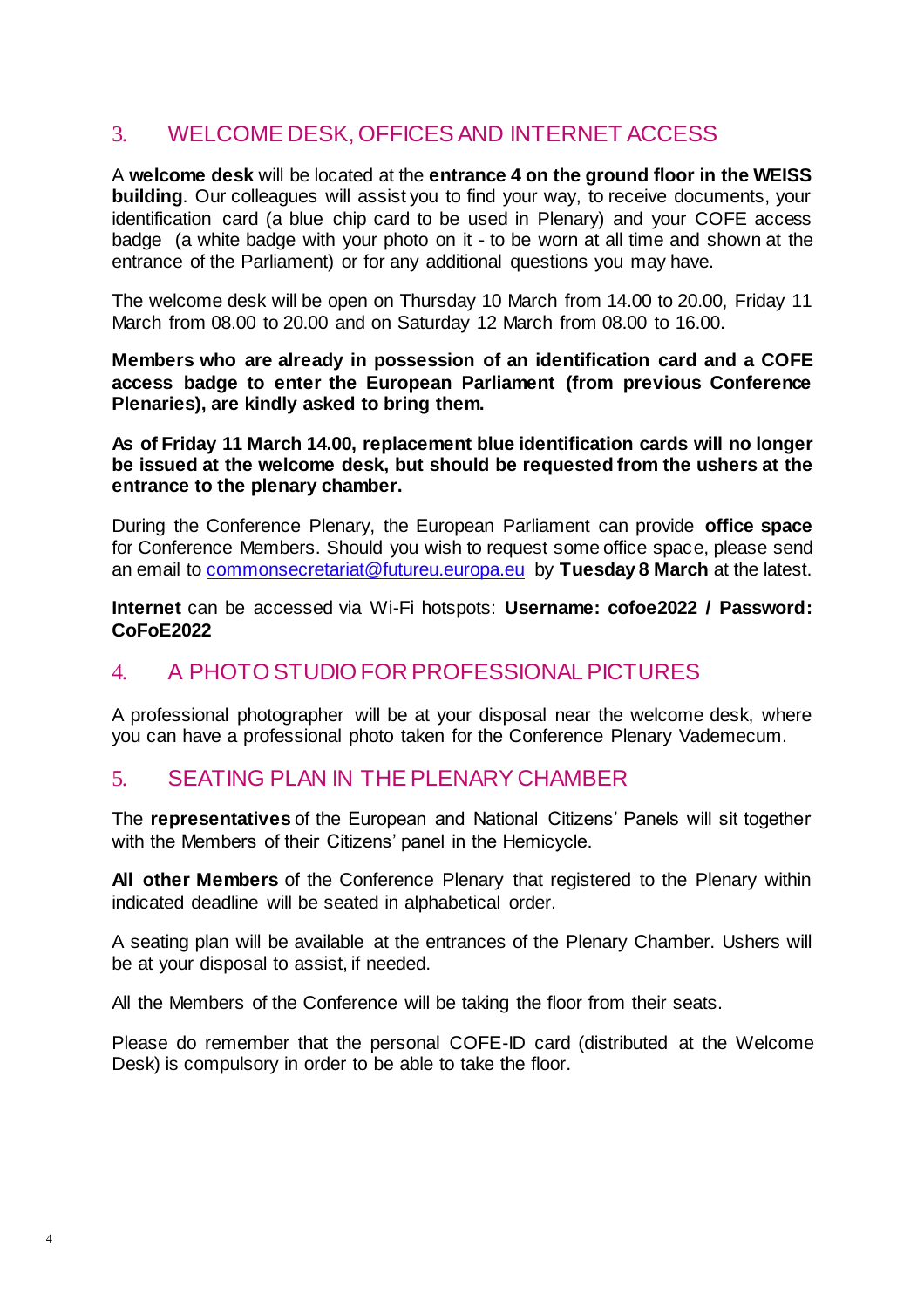# <span id="page-4-0"></span>6. TRAVEL RULES

## Travelling to Strasbourg

Please check the latest travel rules for France (according to your vaccination or recovery status and the "colour" of the country you are coming from):

- [https://reopen.europa.eu/en/map/FRA/7001\(Open in new window\)](https://reopen.europa.eu/en/map/FRA/7001)
- [https://www.diplomatie.gouv.fr/en/coming-to-france/coronavirus-advice-for](https://www.diplomatie.gouv.fr/en/coming-to-france/coronavirus-advice-for-foreign-nationals-in-france/)[foreign-nationals-in-france/\(Open in new window\)](https://www.diplomatie.gouv.fr/en/coming-to-france/coronavirus-advice-for-foreign-nationals-in-france/)
- [https://www.interieur.gouv.fr/Actualites/L-actu-du-Ministere/Certificate-of](https://www.interieur.gouv.fr/Actualites/L-actu-du-Ministere/Certificate-of-international-travel)[international-travel](https://www.interieur.gouv.fr/Actualites/L-actu-du-Ministere/Certificate-of-international-travel)

Persons holding an **EU Digital Covid Certificate** ("EUDCC") are allowed to enter France, without being subject to further restrictions (testing or quarantine), on the condition that their certificate contains either: proof of vaccination, which is valid:

- from 7 days after the second dose for double injection vaccines (Pfizer/BioNTech/Comirnaty, Moderna, AstraZeneca/Vaxzevria/Covishield);
- from 28 days after the injection for vaccines with a single injection (Johnson&Johnson/Janssen);
- from 7 days after injection of a vaccine for people who have recovered from Covid-19 (only 1 injection required).

or

**A negative result to a COVID-19 test.**

Both PCR and antigenic tests are accepted.

Validity: 48 or 24 hours (prior to departure) depending of the country you are travelling from.

N.B.: If you are not vaccinated and travelling from an EU Member State, Andorra, Iceland, Liechtenstein, Monaco, Norway, San Marino, Switzerland or the Vatican, your test must be taken less than 24 hours before your departure.

or

• The result from a positive PCR or antigenic test that is between 11 days and 6 months old, attesting the recovery from COVID-19.

Even if you hold an EUDCC, you will have to complete a **sworn declaration**.

**People travelling by plane may wish to fill in the [EU Digital Passenger Locator](https://app.euplf.eu/#/)  [Form \(dPLF\)\(Open in new window\)](https://app.euplf.eu/#/) to facilitate contact tracing.**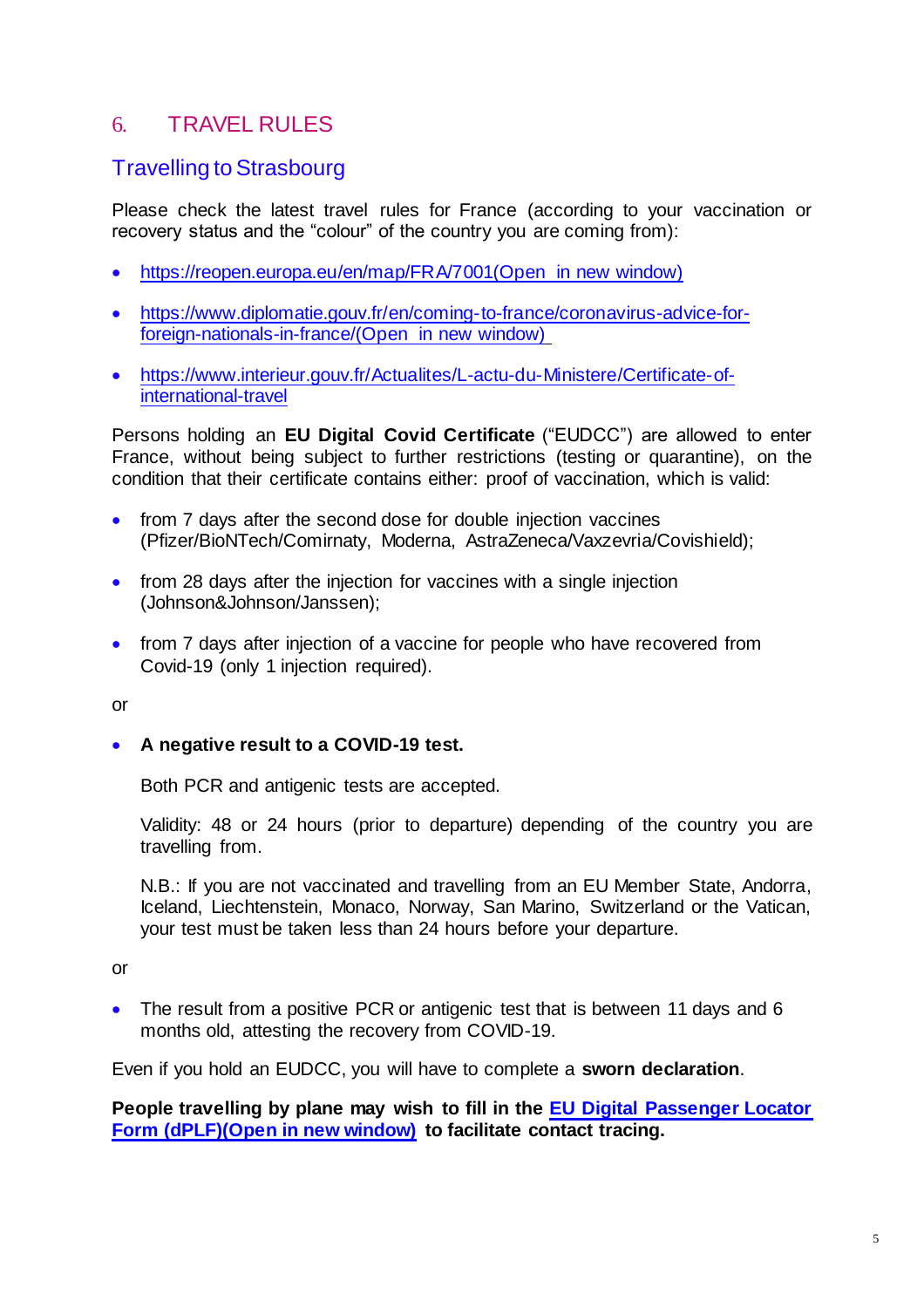## When leaving Strasbourg

When departing from Strasbourg, different rules apply depending on your destination.

The European Commission's website<https://reopen.europa.eu/en/> provides an overview of the health situation in EU countries, based on data from the European Centre for Disease Prevention and Control. It also contains information on the various restrictions in place, including quarantine and testing requirements for travellers.

#### Covid 19 test centre

In case of need for a PCR test, two options are available:

#### Inside the premises of the European parliament

A test centre will be open on Thursday from 15.00 to 17.00 and on Friday and Saturday from 10.30 to 12.00 and from 13.00 to 17.30. The test centre is located on the third floor of the WEISS building in the canal zone next to the Chamber in room C03101.

#### Outside the premises of the European parliament

A test centre (Laboratoire Schuh) will be open on Thursday and Friday: from 7.30 to 12.00 and from 13.30 to 18.00 and Saturday from 7.30 to 12.30 and from 13.00 to 16.00. The Laboratoire Schuh is located at 1, Quai des Bateliers – 6700 – Strasbourg, Tel: 0033 (0)3 88 14 44 50. A request form "PCR-RAT COFE" needs to be used. You will find it at the ANNEX of this guide. Some will also be available upon your arrival at the European parliament premises.

**If your test is positive**, please immediately contact the medical service (0033 3 881 **75 966** or 0033 3 881 **74 719)** so they can inform and support you and start the necessary in-house contact tracing.

## <span id="page-5-0"></span>7. SANITARY MEASURES IN FRANCE

Please check the latest sanitary measures in France (wearing of masks, 'pass vaccinal', physical/social distancing):

- [https://www.gouvernement.fr/info-coronavirus/pass-vaccinal\(Open in new](https://www.gouvernement.fr/info-coronavirus/pass-vaccinal)  [window\)](https://www.gouvernement.fr/info-coronavirus/pass-vaccinal)
- [https://reopen.europa.eu/en/map/FRA/6001\(Open in new window\)](https://reopen.europa.eu/en/map/FRA/6001)
- [https://www.gouvernement.fr/en/coronavirus-covid-19\(Open in new window\)](https://www.gouvernement.fr/en/coronavirus-covid-19)
- [https://www.gouvernement.fr/info-coronavirus/pass-sanitaire\(Open in new](https://www.gouvernement.fr/info-coronavirus/pass-sanitaire)  [window\)](https://www.gouvernement.fr/info-coronavirus/pass-sanitaire)
- https://www.service-public.fr/particuliers/actualites/A15121?lang=en(Open in new [window\)](https://www.service-public.fr/particuliers/actualites/A15121?lang=en)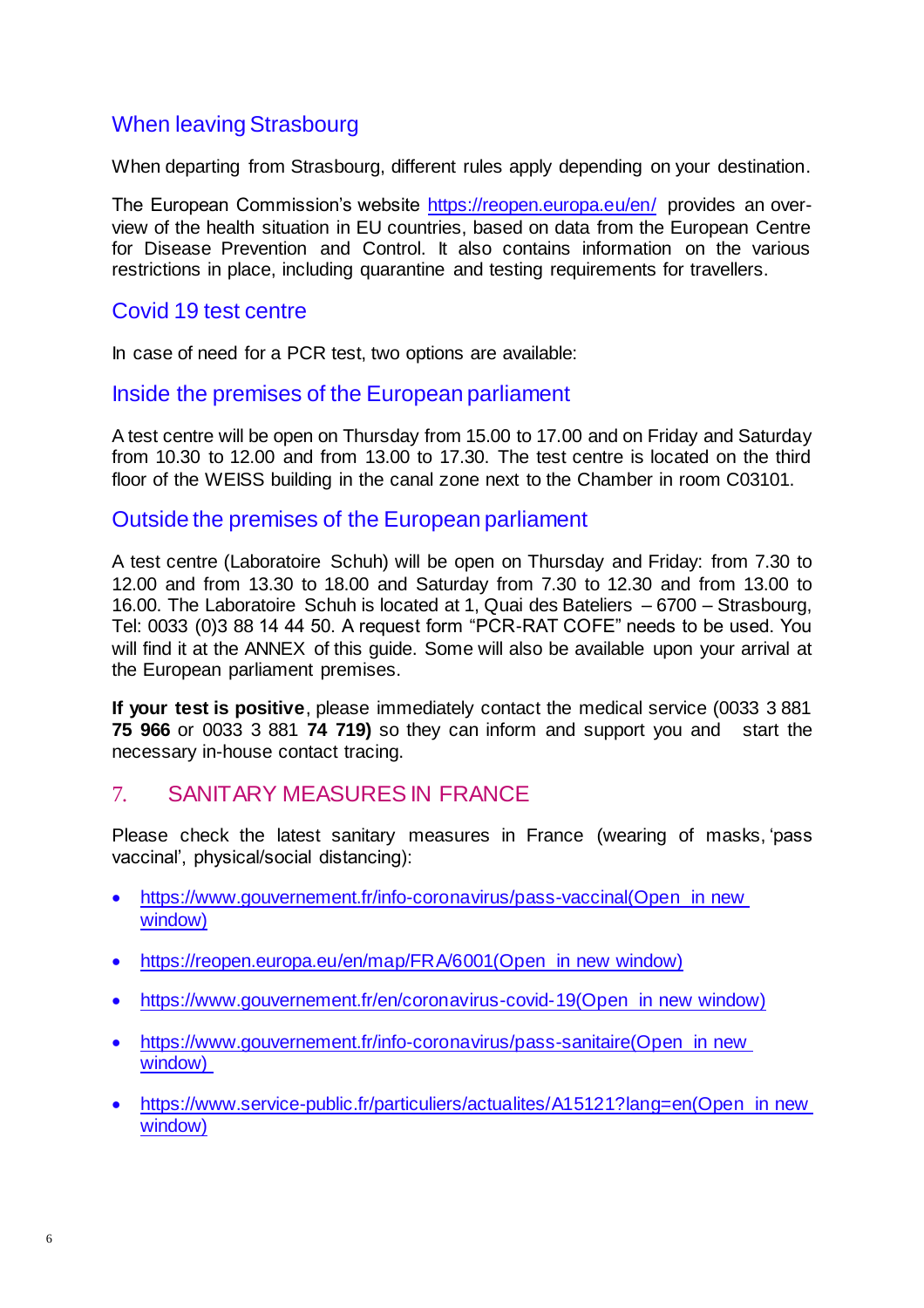## Important information: Pass vaccinal/Vaccination pass

All persons aged 16 years and above will either need to:

 have received the second vaccination dose within the last 4 months (2 months in the case of Janssen/Johnson&Johnson), or have received a booster vaccination;

or

• have a positive result of a PCR or antigenic test that is between 11 days and 6 months old, attesting the infection and recovery from COVID-19; please note that the delay to get the booster vaccination will be shortened to 4 months after an infection with COVID-19 (after a full vaccination schedule);

or

have a certificate attesting a contra-indication to vaccination.

ATTENTION: As part of the pass vaccinal, persons who are neither fully vaccinated nor recovered from COVID-19 (see above) are not able to enter certain venues anymore with only a negative result of a PCR or antigenic test.

Please also note that the new QR code provided as part of a third dose/booster dose is valid 7 days after the vaccination and can be presented in places and events where the pass vaccinal (or the pass sanitaire (see below)) is required.

The pass vaccinal is required to access:

- restaurants, bars and cafés, including terraces (except for collective catering and take-away food);
- interregional public transport (domestic flights, trains, coaches, etc.) except for compelling family or health reasons. The pass vaccinal does not apply to short and medium distance transport (TER, RER or Transilien trains, metros and buses);
- indoor sports facilities (sports halls, swimming pools, ice rinks, etc.) and outdoor sports facilities (stadiums, sports fields, etc.);
- cultural and leisure facilities (theatres, concert halls, cinemas, museums, amusement parks, casinos, etc);
- trade fairs and exhibitions:
- shopping centres and department stores of more than 20,000m<sup>2</sup> (by prefectural decision).

The *pass sanitaire* (with the possibility to show a negative result to a PCR or antigenic test taken within the last 24 hours) remains valid to **access health, social and medico-social services for patients and accompanying persons** (except for access to emergency rooms where no pass is necessary).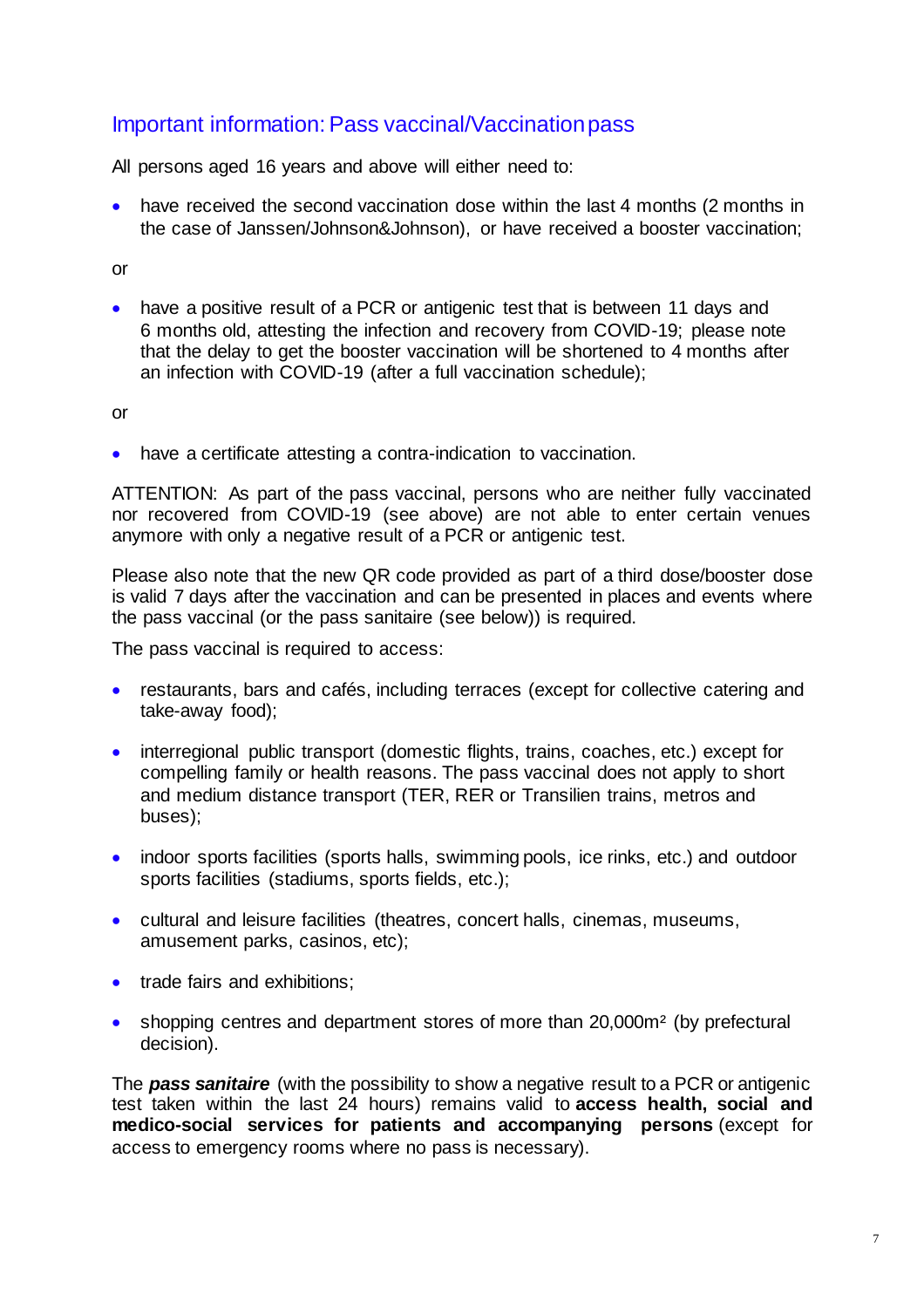The *pass sanitaire* also remains applicable to children from 12 to less than 16 years old.

Identity checks (official document with a photograph) may be carried out in addition to the verification of the *pass vaccinal* or *pass sanitaire* by establishments receiving the public.

Source: <https://www.gouvernement.fr/info-coronavirus/pass-vaccinal>

#### <span id="page-7-0"></span>8. SANITARY MEASURES IN THE EUROPEAN PARLIAMENT **PREMISES**

The Conference Plenaries take place in full compliance with the current sanitary rules. The rules regarding health and safety measures in the European Parliament are laid down in a decision by its President. These include in particular rules on facemasks,social distancing and temperature checks when entering Parliament's buildings.

**The presentation of a valid EU Digital COVID Certificate (EUDCC) remains mandatory for access to Parliament`s premises. In absence of a valid EUDCC, the Directorate-General for Security and Safety will continue to allow access to those in possession of a paper-based certificate of a negative result of a PCR test carried out in Belgium, Luxembourg, or France. In line with the revised internal rules, the result of such a PCR test is accepted as valid for 48 hours after it was carried out.**

A temperature check shall be performed on any person entering Parliament's buildings. Social distancing of 1.5 to 2 m shall be kept in meeting rooms. It is **mandatory to wear a medical face mask** ENI 4683 or FFP2 respiratory protective device ('medical face mask') that covers mouth and nose at all times while in Parliament's buildings, including when speaking from your seat in the Chamber and while using Parliament's official cars. The requirement to wear a medical face mask does not apply when chairing a meeting or when alone in the office. Medical facemasksshall be worn when Parliament's buildings are entered and before security personnel is approached at entrances.

We kindly ask you to bring your own facemasks. **Medical facemasks or FFP2 masks or respirators (without a valve) authorised:**



The Medical service remains available during the duration of the meetings and ple nary (from any internal telephone: (+33 3 881) 75966 or 74719 - Location: WEISS building, floor -1, office T-1113, [PERS-MedicalServiceStrasbourg@ep.europa.eu\).](mailto:PERS-MedicalServiceStrasbourg@ep.europa.eu)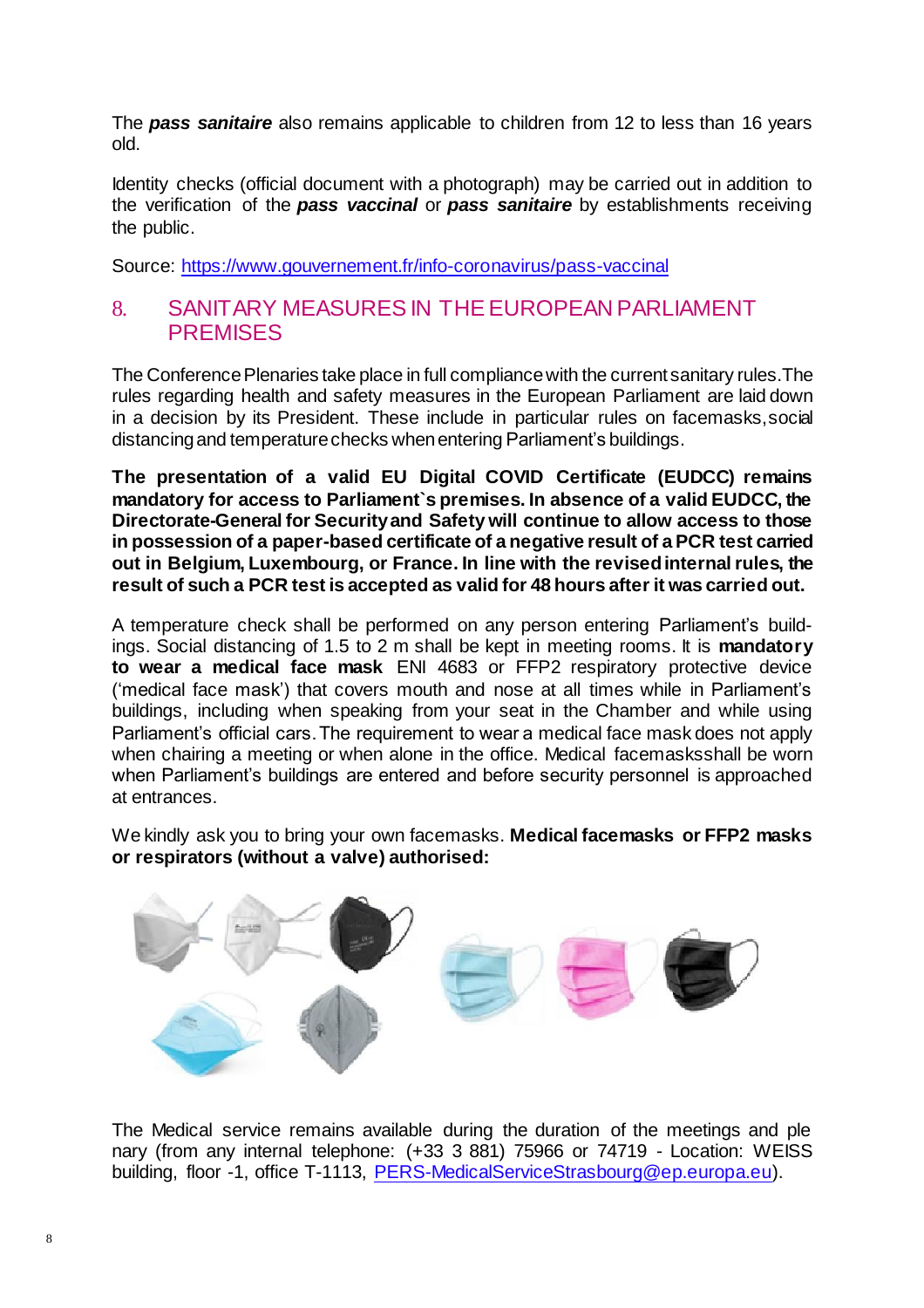# <span id="page-8-0"></span>9 CATERING FACILITIES

During the March Conference on the Future of Europe, the catering venues will have the following schedule:

Thursday 10 March:

• Flower Bar from 8.00 to 19.00 with cafeteria service:

Friday 11 March:

- Flower Bar from 08.00 to 20.00 with cafeteria service and serving a hot dish in the evening;
- WEISS Self-service Restaurant from 11.45 to 14.30 with a selection of warm and cold dishes, starters and desserts;
- WEISS Members' Restaurant / salons open for dinner from 18.30 to 21.00 for groups of at least 10 persons with a reservation to be made 48 hours in advance.

Saturday 12 March

- Flower Bar from 08.00 to 17.30 with cafeteria service;
- WEISS Members' bar from 10.00 to 12.00 with cafeteria service;
- WEISS Self-service Restaurant from 11.45 to 14.30 with a selection of warm and cold dishes, starters and desserts;
- WEISS Members' Restaurant / salons open for lunch from 11.45 to 15.00 for groups of at least 10 persons with a reservation to be made 48 hours in advance.

For any assistance on the matter, please contact: [INLO.Restauration@europarl.europa.eu](mailto:INLO.Restauration@europarl.europa.eu)

#### <span id="page-8-1"></span>10. ACCESSIBILITY

The premises of the European Parliament are fully accessible for people with disabilities. When registering online, please indicate your special need and our services will endeavour to welcome you as best as possible.

## <span id="page-8-2"></span>11. TRANSPORT

#### In Strasbourg:

Strasbourg can be navigated easily by public transport and on foot. Tramlines and the bus line H, with a regular service, depart from in front of the Parliament's Louise Weiss entrance tothe city centre. There is also an extensive bus network with departures close to the Winston Churchill entrance. For more information on Strasbourg's public transport system, see https:[//www.cts-strasbourg.eu/en/.](http://www.cts-strasbourg.eu/en/) If needed, taxis are available at the entrances of the European Parliament.For further information, +33 3 88 17509.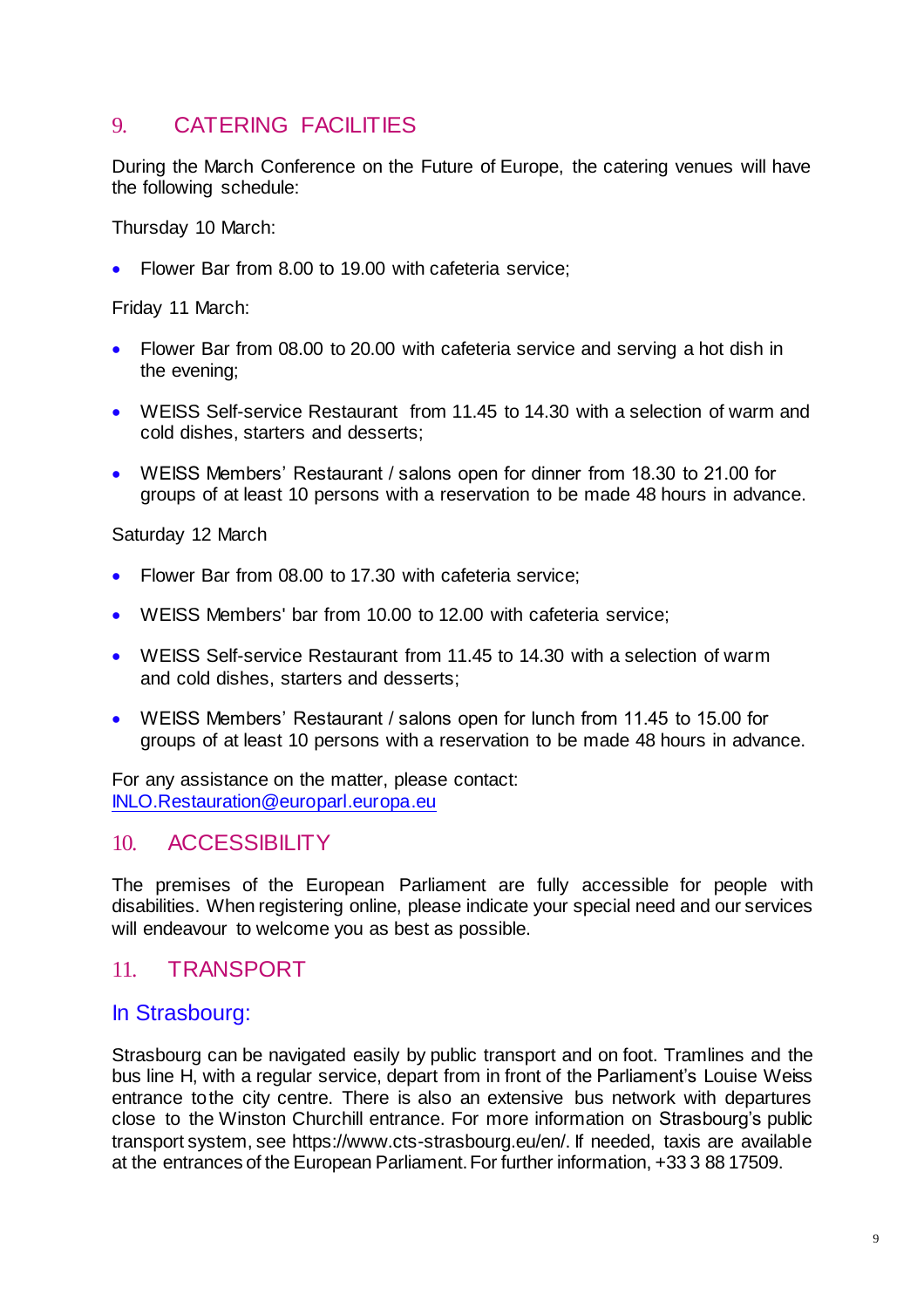As a Member of the Conference Plenary, **you can use the official service cars of the European Parliament** for your travel to and from the Parliament within Strasbourg. **Reservations** can be made with the **Car ReservationCentre** preferably by email: [cofe.inlotransport@europarl.europa.eu,](mailto:cofe.inlotransport@europarl.europa.eu) directly at the counter reservation centre which is at the first floor of the WEISS building or by telephone: +32 2 28 41000. All bookings should be made **at least two hours in advance** of the journey. The social distancing measure of 1.5 meters must be adhered to at all times and passengers are requested to wear facemasks (surgical mask or FFP2) when using an official car to protect yourself as well as the driver.

The use of official cars is limited to **two passenger at a time in a car** and a **maximum of four passengers in a mini-van**.

Please note that this service is not available for accompanying staff.

#### Travel from and to the Airport

A shuttle train takes you from **Strasbourg Airport** to Strasbourg station in 8 minutes.

For more information about timetables and tickets, see:

<https://www.strasbourg.aeroport.fr/EN/Passengers/Access/Shuttle-train.html>

Parliament's official service cars can also be booked (subject to availability) for trips to and from Strasbourg Airport. Bookings should be made at 20.00 at the latest the day before. This service only applies to Members of the Plenary.

In addition, the City of Strasbourg offers a transfer service for Members of the Plenary by either car or bus (depending on the amount of requests) in full compliance with the current sanitary rules in place at the European Parliament. This service applies to the following airports:

- Baden-Karlsruhe : [www.badenairpark.de –](http://www.badenairpark.de/) arrival hall
- Stuttgart : [www.flughafen-stuttgart.de –](http://www.flughafen-stuttgart.de/) terminal 1/second floor/information point A
- Frankfurt am Main: [www.frankfurt-airport.de –](http://www.frankfurt-airport.de/) terminal 1/B hall/door 4/next to the Welcome Centre
- Bâle-Mulhouse : [www.euroairport.com –](http://www.euroairport.com/) arrival hall on the French side

Reservation is done via [transport-europe@strasbourg.eu.](mailto:%20transport-europe@strasbourg.eu) You will receive confirmation of your booking by email.

For more information on this service, please contact the transport service of the City of Strasbourg:

Tel.: + 33 (0)3 68 98 77 03

e-mail: [ville-strasbourg@ext.europarl.europa.eu](mailto:ville-strasbourg@ext.europarl.europa.eu) or [transport-europe@strasbourg.eu.](mailto:transport-europe@strasbourg.eu.)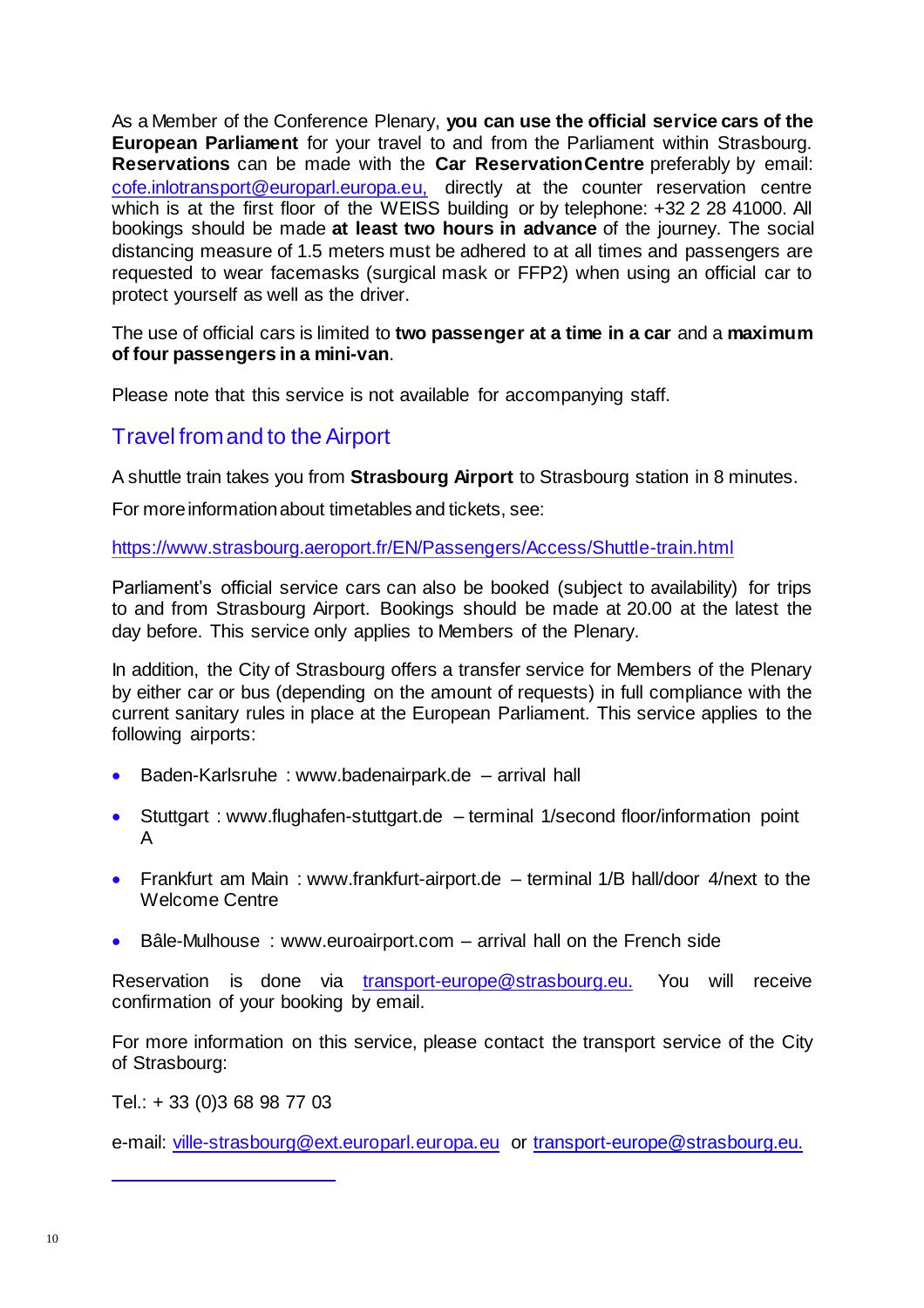# <span id="page-10-0"></span>12. ACCOMMODATION

Should you need a hotel room or accommodation during the sessions in Strasbourg, the Euraccueil service is at your disposal.

Tel. : +33 (0)3 88522838

Email: [euraccueil@otstrasbourg.fr](mailto:euraccueil@otstrasbourg.fr)

Should you decide to stay at a hotel in Kehl (Germany) or surroundings, you will need to take account of the applicable COVID-19 prevention rules in Germany. Information on the rules for entry into Germany can be found on the webpage of the German Federal Foreign Office: [https://www.auswaertiges-amt.de/en/corona-](https://www.auswaertiges-amt.de/en/coronavirus/2317268) [virus/2317268](https://www.auswaertiges-amt.de/en/coronavirus/2317268)

You should also liaise with the hotel of your choice to enquire about the applicable requirements for your stay (use of EUDCC, prior testing etc.).

#### <span id="page-10-1"></span>13. INFORMATION DESK OF THE CITY OF STRASBOURG

During the Plenary session, a team from the City of Strasbourg is at your disposal on Friday and Saturday to answer any questions about your stay in Strasbourg and Alsace. Location: WEISS building, first floor, office T01073.

#### <span id="page-10-2"></span>14. CLOAKROOMS; LOST AND FOUND OBJECTS

Cloakrooms are available near the entrance 4 on the ground floor in the WEISS building and in front of the Hemicycle. Colleagues will guide you if needed. The 'Lost and found office' is in the CHURCHILL building (M00/338):

email: [BurObjetsTrouves-STR@europarl.europa.eu](mailto:BurObjetsTrouves-STR@europarl.europa.eu) ;

phone +33 3881 64693.

<span id="page-10-3"></span>ANNEX: Voucher for a PCR or RAT test